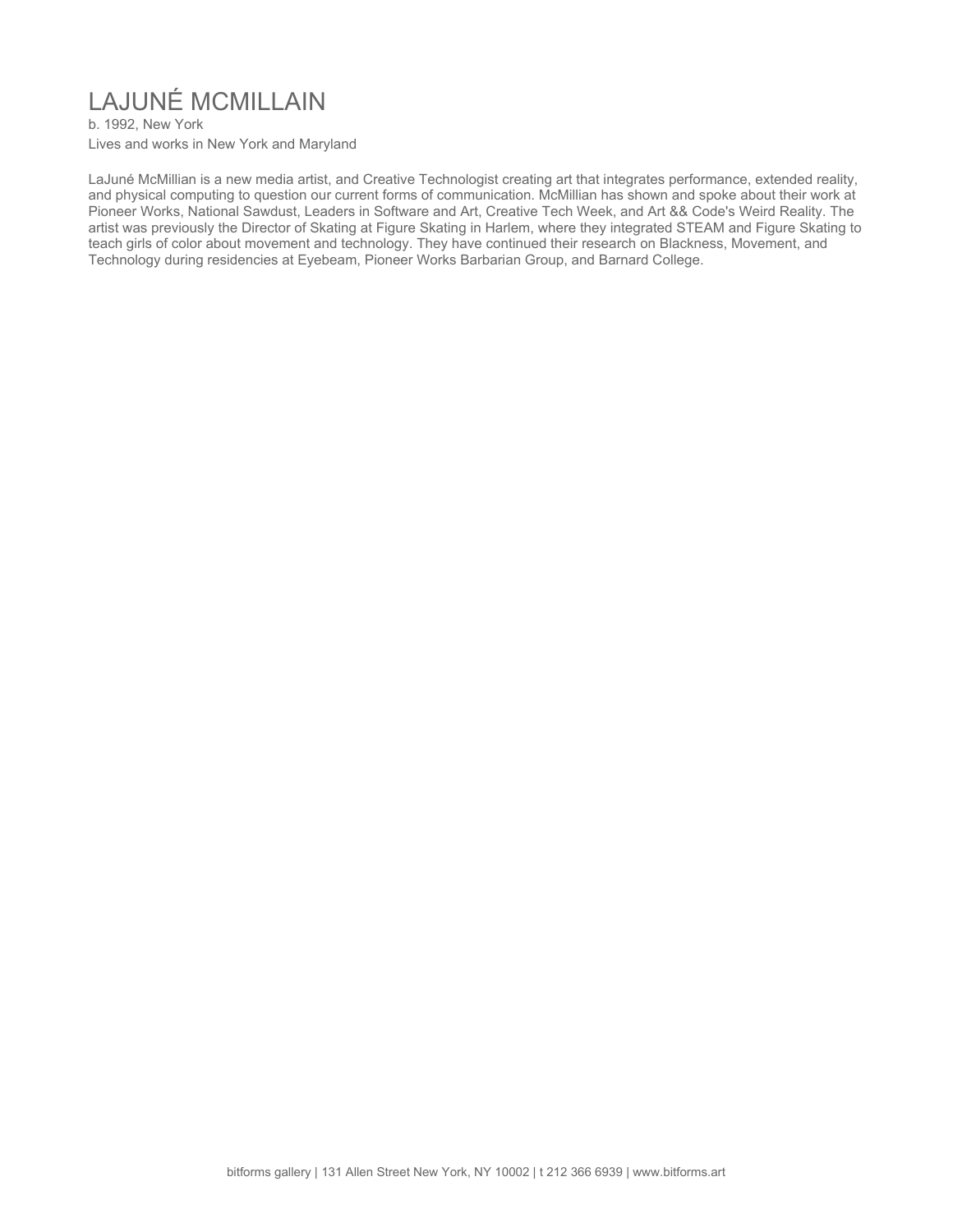#### **EXHIBITIONS AND SCREENINGS**

- *Antidote*, Abrons Art Center, New York, NY
- *Disembodied* Behaviors , bitforms gallery, New York, NY
- *Feelings*, Synthesis Gallery, Berlin, Germany
- *Storyscapes*, Tribeca Film Festival, New York, NY
- *Print Screen Festival*, Holon, Israel
- *New Frontiers*, Sundance Film Festival, Park City, Utah
- *Storyscapes*, Tribeca Film Festival, New York, NY
- *We Have Always Been in the Future*, Flux Factory, Queens, NY
- *World Maker Faire*, New York Hall of Science, New York, NY

#### **SELECT PERFORMANCES**

- *Black Movement Project Performance*, Barbarian Group, New York, NY
- *Second Sunday*, Pioneer Works, Brooklyn, NY
- *Aether*, National Sawdust, Brooklyn, NY

### **TALKS & LECTURES**

- *Black Movement Project: Discussion With LaJuné McMillan*, Virginia Commonwealth University, Richmond, VA
- *Sorry I Missed Your Show*, Gibney Dance, New York, NY
- *Art and Tech Social,* BOM Lab, Birmingham, UK
- *Design and Technology Program,* The New School, New York, NY
- *Remixing Reality: Social Dreaming in MR,* New York University, New York, NY
- Artist Talk, Motion Capture Club, New York University, New York, NY
- *Leveraging Technology to Preserve Culture*, Fast Company, New York, NY
- *VR, Cyborgs, and Neuroscience in Contemporary Performance*, Segal Center, New York, NY
- *Black Movement in Digital Spaces*, Eyebeam, Brooklyn, NY
- *Volumetric Filmmakers*, New Museum, New York, NY
- *IGITAL ARTS LECTURE SERIES,* Pratt Institute, Brooklyn, NY
- *New York Art Practicum*, New York, NY
- *Grow House NYC Gap Yea*r, New York, NY
- *MeMosa*, Barnard College, New York, NY
- *Creative Tech Week*, New York, NY
- *Print Screen Festival*, Holon, Israel
- *WOW Women and Wearables and technology*, New York, NY
- *Creative Tech Week*, New York, NY
- *Leaders in Software and Art*, New York, NY
- *Lala Festival*, Minneapolis, MN
- *Weird Reality Art && Code* Carnegie Mellon, Pittsburgh, PA

### **TEACHING & WORKSHOPS**

- Intro to 3D modeling in Maya, Barnard College, New York, NY
- Understanding, Transforming, Preserving Movement in Digital Spaces, Pioneer Works, Brooklyn, NY
- Motion Capture, Character Creation and Gaming Engines, DIAP MFA , City College of New York, New York, NY
- Understanding, Transforming, and Preserving Movement in Digital Spaces, Afrotechtopia, New York, NY
- Intro to Motion Capture and XR, POV PBS, NY
- Understanding, Transforming, and Preserving Movement in Digital Spaces, Eyebeam, Brooklyn, NY
- Creative Hub Facilitator, A New Reality, New York, NY
- Digital Day Camp, Eyebeam, Brooklyn, NY
- Fashion Tech Program for Teens, Pioneer Works, Brooklyn, NY
- STEAM program, Figure Skating in Harlem, NY

## **RESIDENCIES, AWARDS, AND GRANTS**

- Resident, New Inc, New York, NY
- Resident, Laboratory Interactive Residency, Spokane, WA